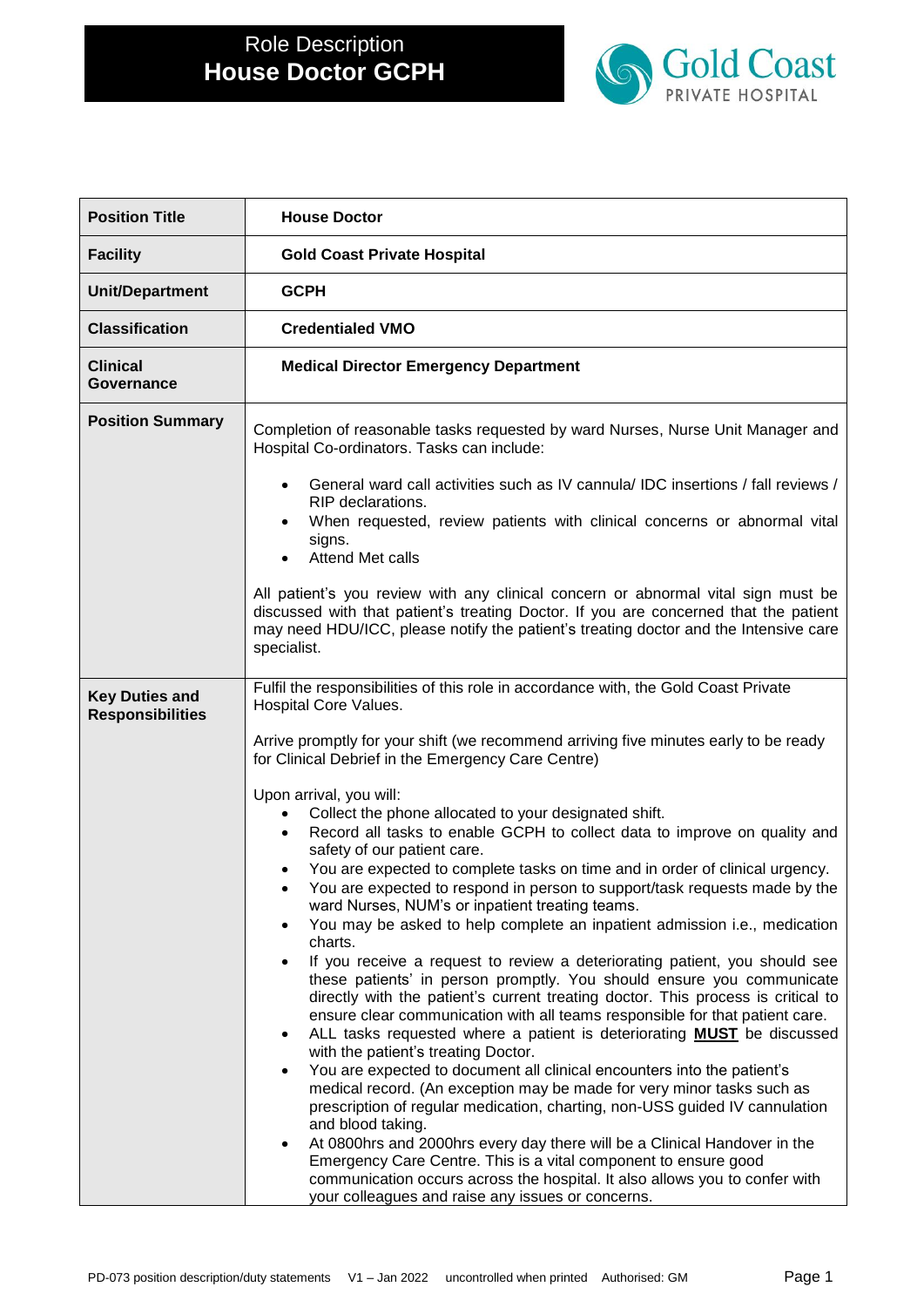

|                                                  | <b>NOTE:</b> Handovers may be moved to another time depending on the daily operational<br>needs.                                                                               |  |  |  |  |
|--------------------------------------------------|--------------------------------------------------------------------------------------------------------------------------------------------------------------------------------|--|--|--|--|
|                                                  | Initiate a MET Call if:                                                                                                                                                        |  |  |  |  |
| <b>MET Calls</b>                                 | Clinically concerned<br>$\bullet$                                                                                                                                              |  |  |  |  |
|                                                  | Support Nursing staff as required<br>$\bullet$                                                                                                                                 |  |  |  |  |
|                                                  | Present an ISBAR handover to the Medical Team Leader when they arrive.<br>$\bullet$                                                                                            |  |  |  |  |
|                                                  | You will be directed by the Medical Team Leader (Clinical role includes: Gain IV                                                                                               |  |  |  |  |
|                                                  | access, send bloods, order CXR/ECG/pathology).                                                                                                                                 |  |  |  |  |
|                                                  | Being included in the MET team is a powerful educational opportunity for you to learn<br>skills that will help you throughout your career.                                     |  |  |  |  |
|                                                  | <b>Attend all MET calls:</b>                                                                                                                                                   |  |  |  |  |
|                                                  | You must introduce yourself to all staff upon arrival to the MET call, take the<br>medical lead until senior help arrives if requested                                         |  |  |  |  |
|                                                  | It is expected that you will discuss the patient's MET call with the treating<br>Consultant of that patient                                                                    |  |  |  |  |
|                                                  | ALL MET calls must be fully documented in the patient's' medical record<br>$\bullet$                                                                                           |  |  |  |  |
|                                                  | If you are feeling out of your depth you can call the ICC Registrar and they<br>$\bullet$<br>will attend immediately                                                           |  |  |  |  |
|                                                  | If the MET does not require ICC attendance they will return to ICC<br>$\bullet$                                                                                                |  |  |  |  |
|                                                  | If the patient requires transfer to ICC, the ICC Team will help facilitate<br>$\bullet$                                                                                        |  |  |  |  |
|                                                  |                                                                                                                                                                                |  |  |  |  |
| <b>Escalation Protocol</b>                       | If you review a medical patient and require senior clinical input with regards<br>1.<br>to a patient on the ward, you should escalate this to the treating Team<br>Consultant. |  |  |  |  |
|                                                  | 2. If a MET call has been called the treating team MUST be notified.                                                                                                           |  |  |  |  |
|                                                  | If the patient has deteriorated significantly and requires urgent intervention<br>3.                                                                                           |  |  |  |  |
|                                                  | you are requested to call the ICC Registrar /Consultant                                                                                                                        |  |  |  |  |
|                                                  | Elective admissions will ideally have a pre-admission note<br>$\bullet$                                                                                                        |  |  |  |  |
| <b>After-hours Elective</b><br><b>Admissions</b> | Patient's will generally be presenting the evening prior to their procedure.                                                                                                   |  |  |  |  |
|                                                  | It would be prudent to briefly view the pre-admission note to ensure it                                                                                                        |  |  |  |  |
|                                                  | sufficiently addresses the patient's circumstances for early admission.<br>If there is no available pre-admission note OR the pre-admission note is<br>$\bullet$               |  |  |  |  |
|                                                  | insufficient, please contact the treating specialist                                                                                                                           |  |  |  |  |
|                                                  | You are responsible for inserting IVCs, charting fluids and checking any                                                                                                       |  |  |  |  |
|                                                  | necessary pathology.                                                                                                                                                           |  |  |  |  |
|                                                  | Regular medications should be documented                                                                                                                                       |  |  |  |  |
| <b>Personal Well-being</b>                       | If you feel overloaded with work during any given shift or are concerned with patient                                                                                          |  |  |  |  |
| and reporting                                    | safety, you are to notify the Director of Nursing and a Doctor in the Emergency Care                                                                                           |  |  |  |  |
|                                                  | Centre. They will support you and will assist with or reallocate tasks as deemed<br>appropriate.                                                                               |  |  |  |  |
|                                                  | If you experience difficulty with Senior Clinician accessibility and/or concerns with                                                                                          |  |  |  |  |
|                                                  | patient, you are asked to contact the Director of Nursing and a Doctor in the                                                                                                  |  |  |  |  |
|                                                  | Emergency Care Centre.                                                                                                                                                         |  |  |  |  |
| <b>GCPH Work Place</b>                           | You are expected to adhere to GCPH Policies, Procedures and instructions                                                                                                       |  |  |  |  |
| <b>Health and Safety</b>                         | relating to Work Place Health and Safety that are relevant to the work being<br>undertaken to ensure high quality and safe practice in the workplace.                          |  |  |  |  |
|                                                  |                                                                                                                                                                                |  |  |  |  |